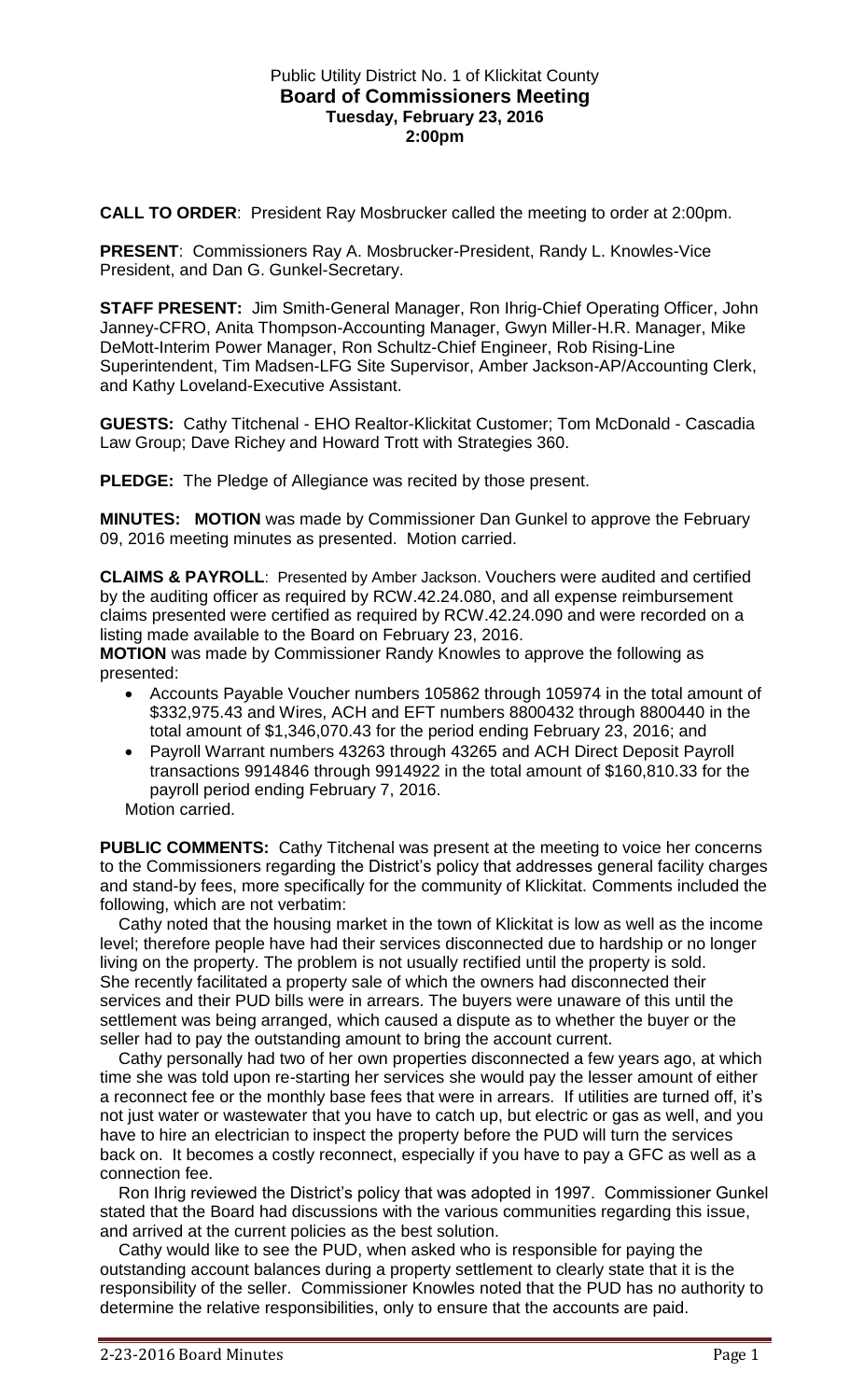Mr. Smith commented that staff will be investigating the process of possibly placing liens on properties that are on standby or disconnected so that buyers would be aware of the outstanding amounts owed the PUD when they do a title search. Staff will investigate this process and bring back a recommendation to the Board at a future meeting.

 Cathy will be speaking with the Realtors Association regarding responsibilities for outstanding service fees, and asked that the Board at least consider reducing the GFC amount. The Board agreed to review the number again, but noted that the dollar amount is based on infrastructure costs and these costs often move up over time, not down. Mr. Smith welcomed Cathy to attend the upcoming community meeting with the Klickitat Council in March to gain further input from the group.

The Commissioners thanked Cathy for bringing her concerns to the Board.

# **REPORTS:**

**COMMISSIONER DAN GUNKEL** reported that Energy Northwest's Columbia Generating Station's Executive Board hired a Washington DC law firm to investigate allegations made in anonymous letters that were sent to some of the Board members and media. The letters alleged that the performance of CGS has been poorer than officially stated. Commissioner Gunkel stated that he will be following the investigation and that he may attend the ENW Executive Board meeting tomorrow to hear the findings of the report. Otherwise, the plant's performance looks really good and is producing more energy than it ever has due to the additional 20 or so MWs of additional capacity added during the refueling outage. But the fact remains that radiation exposure performance has been poor and continues to be so, and equipment reliability may be trending downward and it's time to take a serious look at underlying performance information.

**COMMISSIONER RANDY KNOWLES** reported that he would be attending a meeting in Snowden on February 29, 2016 along with Klickitat County Commissioner Dave Sauter, county staff and interested groups regarding broadband fiber infrastructure in Snowden.

**COMMISSIONER RAY MOSBRUCKER** reported that he would be attending the Washington PUD Association meetings February 24-26, 2016 in Olympia which includes a luncheon with the legislators.

## **GENERAL MANAGER –** The complete report can be found at:

[htp://www.klickitatpud.com/topicalMenu/commissioners/GM\\_Reports.aspx](http://www.klickitatpud.com/topicalMenu/commissioners/GM_Reports.aspx)

 In addition to the written report, Mr. Smith shared the list of upcoming customer meetings that have been scheduled as of today. He also discussed with the Board the current status of the licensing re-application for the pumped storage project and FERC's latest ruling. Commissioner Mosbrucker asked that Brian Skeahan's consulting contract be discussed again in a month.

 With a busy agenda today, Mr. Smith recommended re-scheduling his performance review to the next meeting.

The report was accepted as presented.

**POWER MANAGEMENT –** The report was postponed until the next meeting.

**OPERATIONS DIVISION –** The report was postponed until the next meeting.

**H.W. HILL LFG PROJECT –** The report was postponed until the next meeting.

### **AGENDA ITEMS:**

- A. LFG Optimization Alternatives Dave Richey and Howard Trott from Strategies 360 were in attendance to walk the Board through the initial report on LFG optimization alternatives, including a potential long-term HW Hill off-take agreement into California. No action was required.
- B. EXECUTIVE SESSION: Negotiations, Public Bid Contracts President Mosbrucker called for an Executive Session at 4:20pm per RCW 42.30.110 (d) for the purpose of discussing contractual terms and implications of pursuing a Request for Proposals for leasing of water rights, noting that the session would last for 90 minutes.